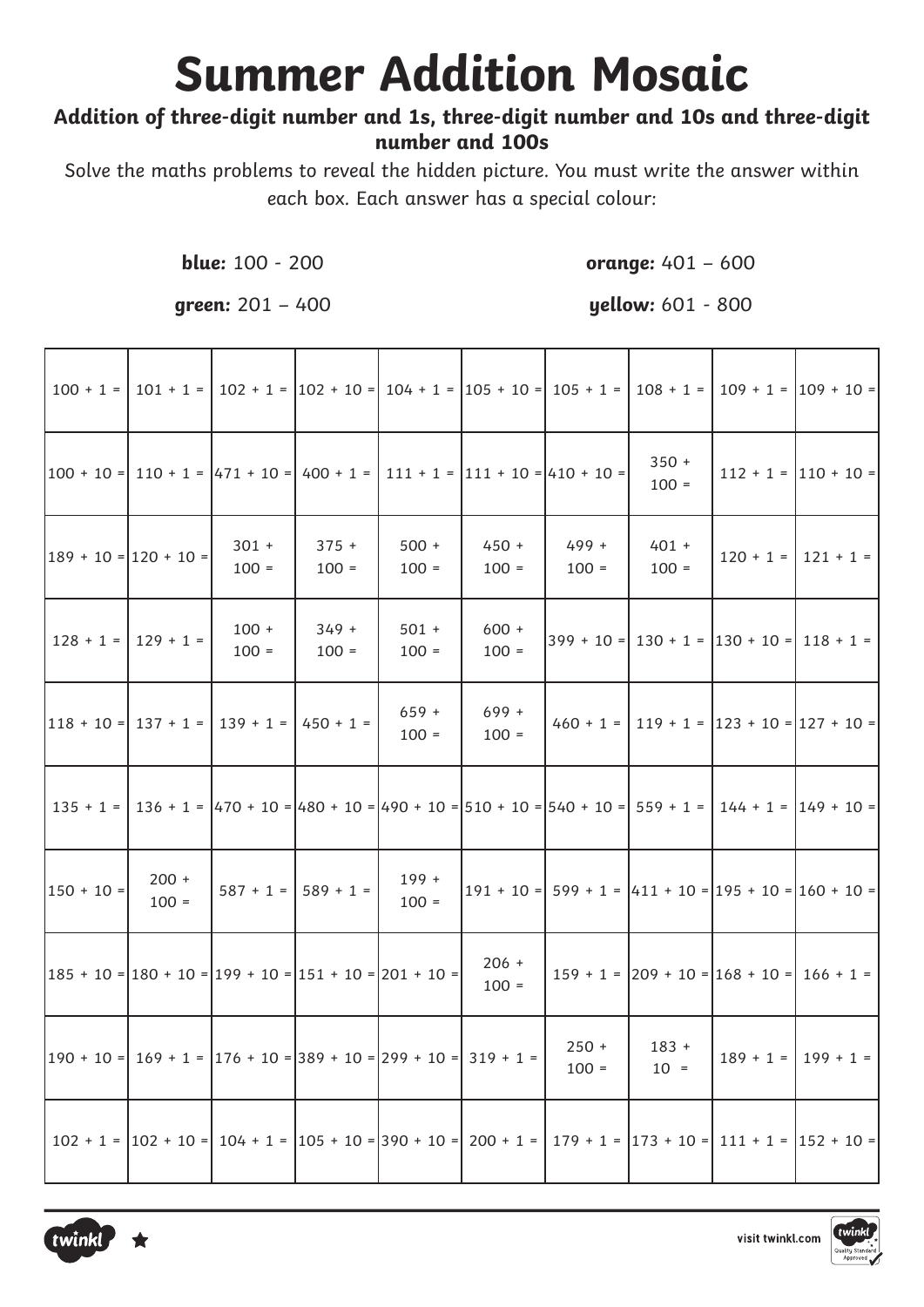## **Summer Addition Mosaic Answers**

#### Addition of three-digit number and 1s, three-digit number and 10s and three-digit number and 100s

Solve the maths problems to reveal the hidden picture. You must write the answer within each box. Each answer has a special colour:

blue: 100 - 200

qreen:  $201 - 400$ 

orange:  $401 - 600$ 

| <b>yellow:</b> 601 - 800 |  |  |  |
|--------------------------|--|--|--|
|--------------------------|--|--|--|

| $100 + 1 =$<br>101                                                                                                                               | $101 + 1 =$<br>102     | 103                                                                                                                                                                                                                                                                                                    | 112                                                     | 105     | 115                                  | $102 + 1 =  102 + 10 =  104 + 1 =  105 + 10 =  105 + 1 =  $<br>106                                       | $108 + 1 =$<br>109               | 110                | $109 + 1 =  109 + 10 =$<br>119             |
|--------------------------------------------------------------------------------------------------------------------------------------------------|------------------------|--------------------------------------------------------------------------------------------------------------------------------------------------------------------------------------------------------------------------------------------------------------------------------------------------------|---------------------------------------------------------|---------|--------------------------------------|----------------------------------------------------------------------------------------------------------|----------------------------------|--------------------|--------------------------------------------|
| 110                                                                                                                                              | 111                    | $100 + 10 = 110 + 1 =  471 + 10  =  400 + 1  =  111 + 1  =  111 + 10  =  410 + 10  =  350 + 100   112 + 1  =  110 + 10  =  110 + 10  =  110 + 10  =  110 + 10  =  110 + 10  =  110 + 10  =  110 + 10  =  110 + 10  =  110 + 10  =  110 + 10  =  110 + 10  =  110 + 10  =  110 + 10  =  110 + 1$<br>481 | 401                                                     | 112     | 121                                  | 420                                                                                                      | $= 450$                          | 113                | 120                                        |
| $\left 189+10\right $ = $\left 120+10\right $ = $\left 301+100\right 375+100$ $\left 500+100\right 450+100$ $\left 499+100\right 401+100$<br>199 | 130                    | $= 401$                                                                                                                                                                                                                                                                                                | $= 475$                                                 | $= 600$ | $= 550$                              | $= 599$                                                                                                  | $= 501$                          | $120 + 1 =$<br>121 | $121 + 1 =$<br>122                         |
| $128 + 1 =$<br>129                                                                                                                               | 129 + 1 =  <br>130     | $= 200$                                                                                                                                                                                                                                                                                                | $= 449$                                                 | $= 601$ | $= 700$                              | $100 + 100$   349 + 100   501 + 100   600 + 100   399 + 10 =   130 + 1 =   130 + 10 =   118 + 1 =<br>409 | 131                              | 140                | 119                                        |
| 118 + 10 =  137 + 1 =  <br>128                                                                                                                   | 138                    | 140                                                                                                                                                                                                                                                                                                    | $139 + 1 =   450 + 1 =  $<br>451                        | $= 759$ | $659 + 100   699 + 100  $<br>$= 799$ | $460 + 1 =$<br>461                                                                                       | 120                              | 133                | $119 + 1 =  123 + 10 =  127 + 10 =$<br>137 |
| 136                                                                                                                                              | 137                    | $135 + 1 =   136 + 1 =   470 + 10 =   480 + 10 =   490 + 10 =   510 + 10 =   540 + 10 =   559 + 1 =  $<br>480                                                                                                                                                                                          | 490                                                     | 500     | 520                                  | 550                                                                                                      | 560                              | 145                | $144 + 1 =  149 + 10 =$<br>159             |
| $150 + 10 = 200 + 100$<br>160                                                                                                                    | $= 300$                | $587 + 1 =$<br>588                                                                                                                                                                                                                                                                                     | 590                                                     | $= 299$ | 201                                  | $589 + 1 =  199 + 100 191 + 10 =  599 + 1 =  411 + 10 =  195 + 10 =  160 + 10 =$<br>600                  | 421                              | 205                | 170                                        |
| 185 + 10 = 180 + 10 = 199 + 10 = 151 + 10 = 201 + 10 = 206 + 100  159 + 1 =  209 + 10 = 168 + 10 =  166 + 1 =<br>195                             | 190                    | 209                                                                                                                                                                                                                                                                                                    | 161                                                     | 211     | $= 306$                              | 160                                                                                                      | 219                              | 178                | 167                                        |
| $\vert 190 + 10 = \vert 169 + 1 = \vert 176 + 10 = \vert 389 + 10 = \vert 299 + 10 = \vert 319 + 1 = \vert 250 + 100 \vert$<br>200               | 170                    | 186                                                                                                                                                                                                                                                                                                    | 399                                                     | 309     | 320                                  | $= 350$                                                                                                  | $183 + 10$<br>$= 193$            | $189 + 1 =$<br>190 | $199 + 1 =$<br>200                         |
| $102 + 1 =$<br>103                                                                                                                               | $ 102 + 10 =  $<br>112 | 105                                                                                                                                                                                                                                                                                                    | $104 + 1 =  105 + 10 =  390 + 10 =  200 + 1 =  $<br>115 | 400     | 201                                  | 180.                                                                                                     | $179 + 1 =  173 + 10 =  $<br>183 | 112                | $111 + 1 =  152 + 10 =$<br>162             |



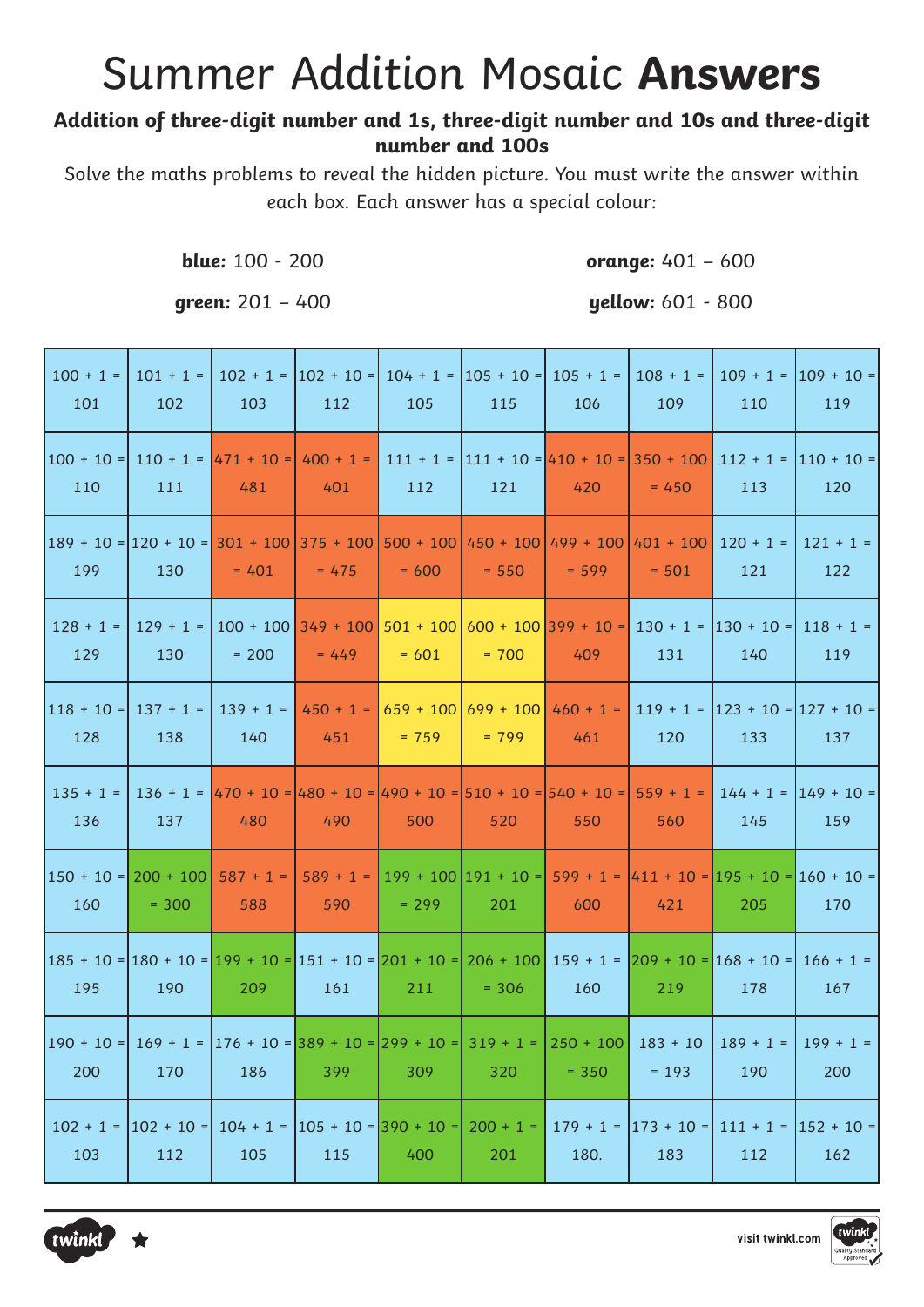## **Summer Addition Mosaic**

### Adding numbers with 3 and 4 digits

Solve the maths problems to reveal the hidden picture. You must write the

answer within each box. Each answer has a special colour:

**blue:**  $100 - 400$ 

**brown:**  $401 - 700$ 

pink:  $701 - 1000$ 

qreen:  $1001 - 1400$ 

yellow: 1401 - 1700

| $93 + 9 =$         | $91 + 10 =$                                        | $99 + 10 =$                        | $95 + 9 =$                            |                    | $ 670 + 80 =   699 + 7 =  $ | $92 + 8 =$                                                                                          | $80 + 20 =$        | $50 + 50 =$                                    | $70 + 30 =$                                                                                                |
|--------------------|----------------------------------------------------|------------------------------------|---------------------------------------|--------------------|-----------------------------|-----------------------------------------------------------------------------------------------------|--------------------|------------------------------------------------|------------------------------------------------------------------------------------------------------------|
| $55 + 45 =$        | $ 75 + 25 =  $                                     |                                    | $60 + 40 =  823 + 97  =  783 + 70  =$ |                    | $567 +$<br>$427 =$          | $483 +$<br>$400 =$                                                                                  | $54 + 46 =$        | $73 + 27 =$                                    | $64 + 36 =$                                                                                                |
| $59 + 41 =$        | $65 + 65 =$                                        | $75 + 75 =$                        | $983 +$<br>$300 =$                    | $789 + 89 =$       | $692 +$<br>$300 =$          | $832 + 600$<br>$=$                                                                                  | $89 + 89 =$        | $99 + 99 =$                                    | $87 + 34 =$                                                                                                |
| $76 + 38 =$        | $58 + 57 =$                                        | $998 + 9 =$                        | $975 +$<br>$326 =$                    | $873 +$<br>$400 =$ | $769 +$<br>$700 =$          | $895 +$<br>$700 =$                                                                                  | $989 +$<br>$600 =$ | $89 + 43 =$                                    | $76 + 75 =$                                                                                                |
|                    | $111 + 8 =  982 + 67  =  983 + 98  =  938 + 90  =$ |                                    |                                       | 794 +<br>$500 =$   | $964 +$<br>$700 =$          | $853 +$<br>$692 =$                                                                                  | 984 +<br>$593 =$   | $982 +$<br>$683 =$                             | $83 + 82 =$                                                                                                |
| $180 +$<br>$200 =$ |                                                    | $456 + 30 = 487 + 40 = 398 + 50 =$ |                                       | $356 +$<br>$300 =$ | $386 +$<br>$200 =$          |                                                                                                     |                    | $329 + 90 = 327 + 80 = 497 + 79 = 95 + 90 = 1$ |                                                                                                            |
| $202 + 9 =$        |                                                    |                                    |                                       |                    |                             | $305 + 8 =  562 + 87  =  598 + 60  =  639 + 50  =  612 + 69  =  497 + 8  =  586 + 9  =  88 + 25  =$ |                    |                                                | $68 + 57 =$                                                                                                |
| $356 + 7 =$        | $112 + 9 =$                                        |                                    |                                       |                    |                             | $268 + 9 =   674 + 8 =   596 + 7 =   543 + 70 =   367 + 60 =   88 + 38 =   78 + 48 =  $             |                    |                                                | $95 + 43 =$                                                                                                |
| $345 +$<br>$29 =$  | $160 +$<br>$200 =$                                 |                                    |                                       |                    |                             | $289 + 9 =  346 + 6 =  645 + 27 =  378 + 80 =  95 + 55 =  82 + 47 =  96 + 59 =  92 + 69 =  $        |                    |                                                |                                                                                                            |
| $109 + 9 =$        |                                                    |                                    |                                       |                    |                             |                                                                                                     |                    |                                                | $105 + 8 =  279 + 10 =  301 + 10 =  568 + 50 =  399 + 9 =  101 + 1 =  119 + 1 =  199 + 10 =  299 + 10 =  $ |



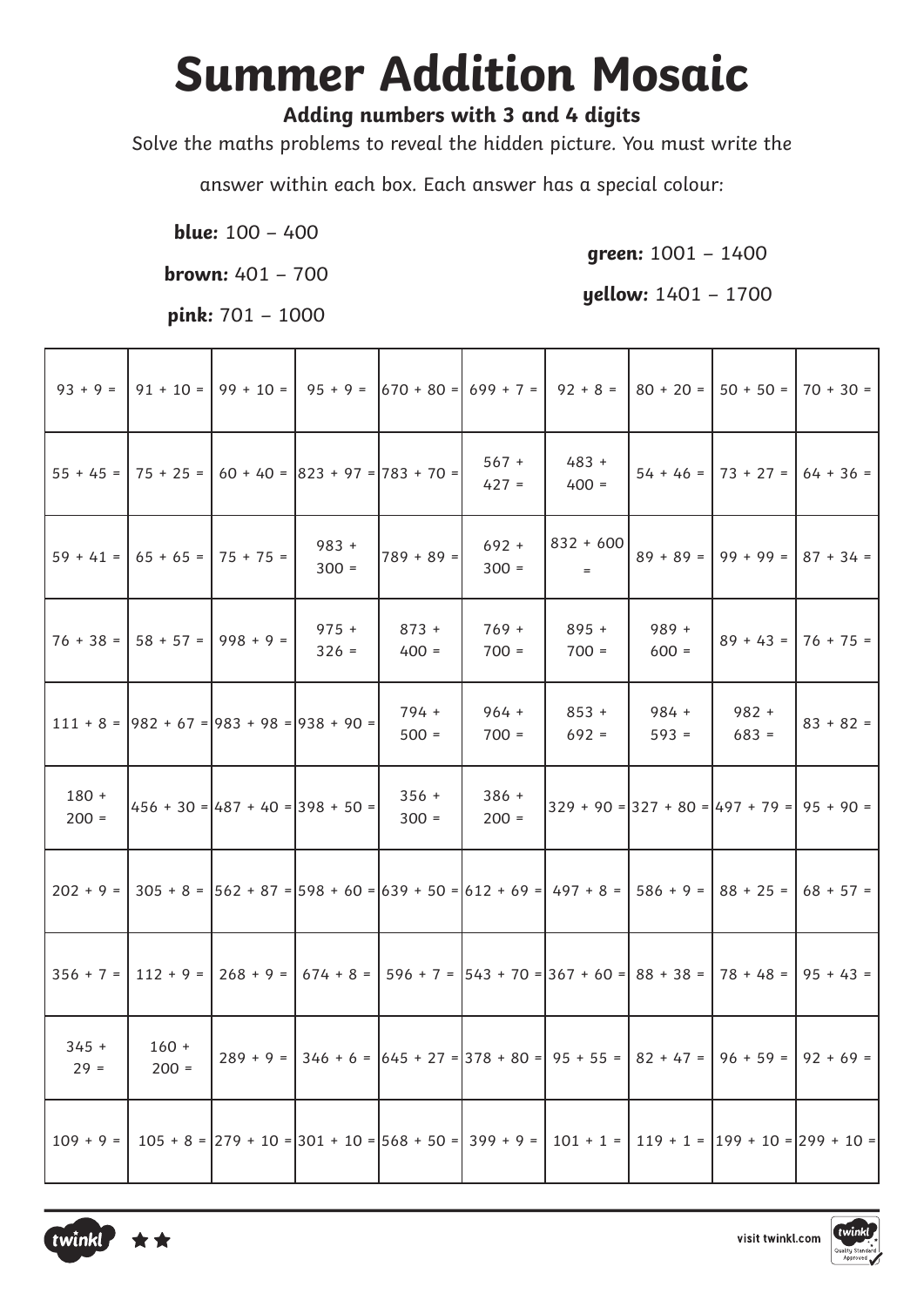### **Summer Addition Mosaic Answers**

### Adding numbers with 3 and 4 digits

Solve the maths problems to reveal the hidden picture. You must write the

answer within each box. Each answer has a special colour:

**blue:**  $100 - 400$ 

**brown:**  $401 - 700$ 

pink: 701 - 1000

green: 1001 - 1400

| yellow: 1401 - 1700 |  |  |
|---------------------|--|--|
|---------------------|--|--|

| $93 + 9 =$<br>102      | $91 + 10 =$<br>101     | $99 + 10 =$<br>109  | $95 + 9 =$<br>104  | 1670 + 80 = 1<br>750                                          | $699 + 7 =$<br>706                                                                                                     | $92 + 8 =$<br>100       | $80 + 20 =$<br>100                | $50 + 50 =$<br>100      | $70 + 30 =$<br>100 |
|------------------------|------------------------|---------------------|--------------------|---------------------------------------------------------------|------------------------------------------------------------------------------------------------------------------------|-------------------------|-----------------------------------|-------------------------|--------------------|
| $55 + 45 =$<br>100     | $75 + 25 =$<br>100     | $60 + 40 =$<br>100  | 920                | $ 823 + 97 =  783 + 70 =  567 + 427$<br>853                   | $= 994$                                                                                                                | $483 + 400$<br>$= 883$  | $54 + 46 =$<br>100                | $73 + 27 =$<br>100      | $64 + 36 =$<br>100 |
| $59 + 41 =$<br>100     | $65 + 65 =$<br>130     | 150                 | $= 1283$           | $75 + 75 =  983 + 300 789 + 89 =  $<br>878                    | $692 + 300$<br>$= 992$                                                                                                 | $832 + 600$<br>$= 1432$ | $89 + 89 =$<br>178                | $99 + 99 =$<br>198      | $87 + 34 =$<br>121 |
| $76 + 38 =$<br>114     | $58 + 57 =$<br>115     | $998 + 9 =$<br>1007 | $= 1301$           | $975 + 326$ 873 + 400<br>$= 1273$                             | $769 + 700$<br>$= 1469$                                                                                                | $= 1595$                | $895 + 7001989 + 600$<br>$= 1589$ | $89 + 43 =$<br>132      | $76 + 75 =$<br>151 |
| $111 + 8 =$<br>119     | 1049                   | 1081                | 1028               | $ 982 + 67 =  983 + 98 =  938 + 90 =  794 + 500 $<br>$= 1294$ | $964 + 700$<br>$= 1664$                                                                                                | $853 + 692$<br>$= 1545$ | 984 + 593  <br>$= 1577$           | $982 + 683$<br>$= 1665$ | $83 + 82 =$<br>165 |
| $= 380$                | 486                    | 527                 | 448                | $= 656$                                                       | $180 + 200$ 456 + 30 = 487 + 40 = 398 + 50 = 356 + 300 386 + 200 329 + 90 = 327 + 80 = 497 + 79 = 95 + 90 =<br>$= 586$ | 419                     | 407                               | 576                     | 185                |
| $202 + 9 =$<br>211     | 313                    | 649                 | 658                | 689                                                           | $305 + 8 = 562 + 87 = 598 + 60 = 639 + 50 = 612 + 69 = 497 + 8 =$<br>681                                               | 505                     | $586 + 9 =$<br>595                | $88 + 25 =$<br>113      | $68 + 57 =$<br>125 |
| $356 + 7 =$<br>363     | $112 + 9 =$<br>121     | $268 + 9 =$<br>277  | $674 + 8 =$<br>682 | 603                                                           | $596 + 7 =  543 + 70 =  367 + 60 =  88 + 38 =$<br>613                                                                  | 427                     | 126                               | $78 + 48 =$<br>126      | $95 + 43 =$<br>138 |
| $,345 + 29$<br>$= 374$ | $160 + 200$<br>$= 360$ | $289 + 9 =$<br>298  | 352                | 672                                                           | $346 + 6 = 645 + 27 = 378 + 80 = 95 + 55 =$<br>458                                                                     | 150                     | $82 + 47 =$<br>129                | $96 + 59 =$<br>155      | $92 + 69 =$<br>161 |
|                        |                        |                     |                    |                                                               |                                                                                                                        |                         |                                   |                         |                    |



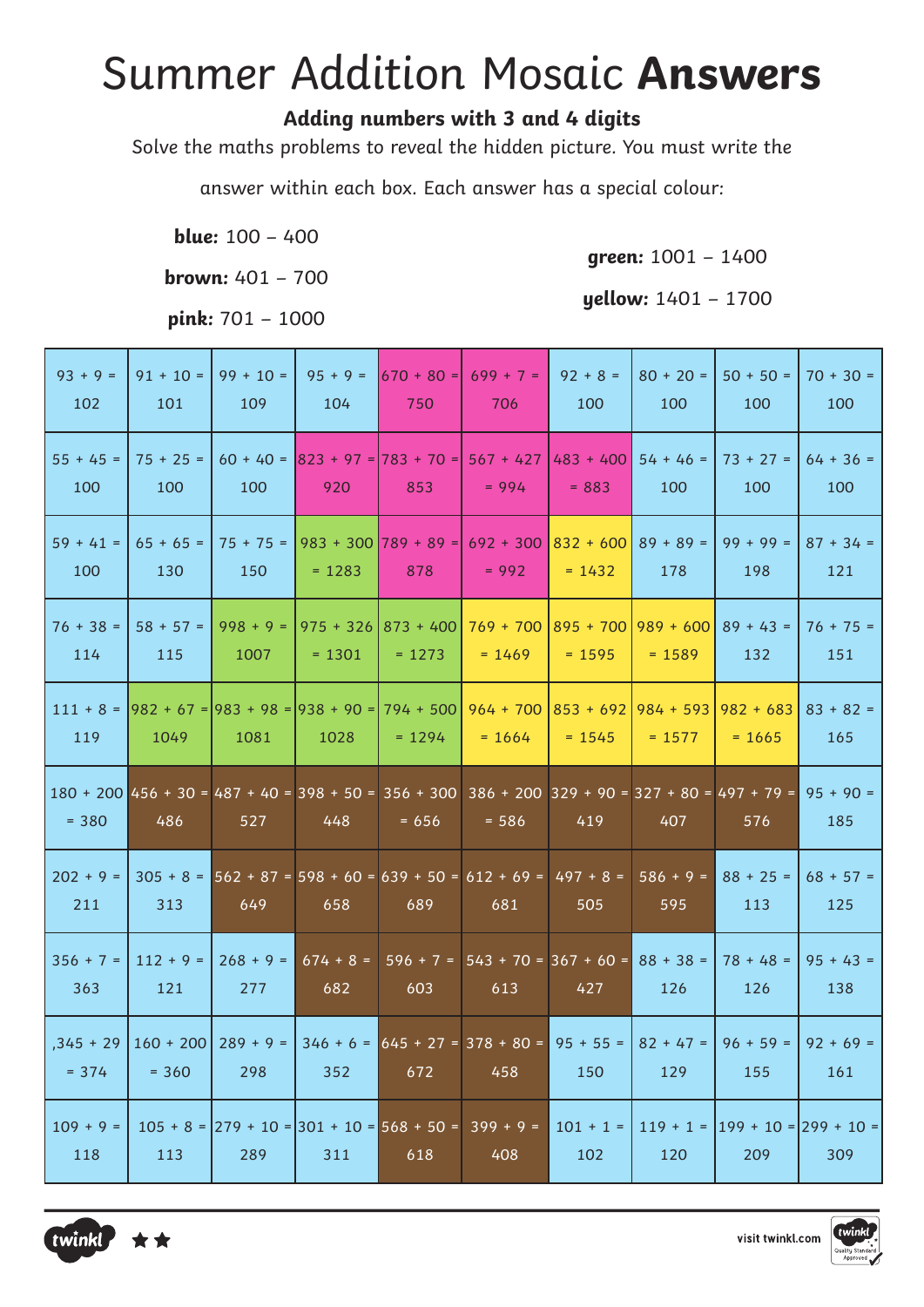# **Summer Addition Mosaic**

#### Adding numbers with up to 4 digits

Solve the maths problems to reveal the hidden picture. You must write the answer within each box. Each answer has a special colour:

orange: 400 - 700

blue:  $701 - 1000$ 

brown:  $1301 - 1600$ 

yellow: 1601 - 2000

green: 1001 - 1300

| $632 +$<br>$120 =$ | $743 +$<br>$180 =$ | $769 +$<br>$150 =$                          | $832 +$<br>$103 =$                 |                                    | $ 376 + 97  =  984 + 78  =$ | $693 +$<br>$150 =$ | $743 +$<br>$140 =$                 | $849 +$<br>$129 =$ | $750 +$<br>$250 =$                                       |
|--------------------|--------------------|---------------------------------------------|------------------------------------|------------------------------------|-----------------------------|--------------------|------------------------------------|--------------------|----------------------------------------------------------|
| $ 793 + 75 =$      | $743 +$<br>$210 =$ | $832 +$<br>$153 =$                          |                                    | $456 + 87 = 932 + 89 = 478 + 93 =$ |                             | $916 +$<br>$186 =$ |                                    |                    | $785 + 93 = 837 + 84 = 943 + 43 =$                       |
| $567 +$<br>$329 =$ | $493 +$<br>$428 =$ |                                             | $584 + 93 = 915 + 98 = 467 + 88 =$ |                                    | $934 +$<br>$296 =$          | $538 + 98 =$       | $843 +$<br>$285 =$                 | $630 +$<br>$190 =$ | $600 +$<br>$157 =$                                       |
| $392 +$<br>$389 =$ | $632 + 19 =$       | $567 +$<br>$539 =$                          | $567 + 92 =$                       | 864 +<br>$369 =$                   | $653 + 19 =$                | 748 +<br>$493 =$   | $523 + 95 =$                       | $740 +$<br>$360 =$ | $375 +$<br>$375 =$                                       |
| $ 583 + 76 =$      | $638 +$<br>$529 =$ | $578 + 89 =$                                | $739 +$<br>$403 =$                 | $435 + 84 =$                       | $849 +$<br>$397 =$          | $383 + 98 =$       | $943 +$<br>$217 =$                 | $483 + 74 =$       | $799 +$<br>$392 =$                                       |
|                    |                    | 639 + 97 = 709 + 86 = 893 + 82 = 659 + 78 = |                                    | $987 +$<br>$456 =$                 | $863 +$<br>$490 =$          |                    |                                    |                    | $\left 693+49\right $ = 743 + 45 = 849 + 75 = 894 + 84 = |
|                    |                    | 785 + 93 = 837 + 84 = 943 + 43 = 784 + 74 = |                                    | 789 +<br>$567 =$                   | $854 +$<br>$467 =$          |                    | $764 + 39 = 678 + 89 = 743 + 26 =$ |                    | $644 +$<br>$356 =$                                       |
| $965 +$<br>$783 =$ | $874 +$<br>$739 =$ | $983 +$<br>$843 =$                          | $874 +$<br>$812 =$                 | $953 +$<br>$639 =$                 | $879 +$<br>$577 =$          | $854 +$<br>$747 =$ | $815 +$<br>$815 =$                 | $935 +$<br>$666 =$ | $999 +$<br>$655 =$                                       |
| $895 +$<br>$783 =$ | $989 +$<br>$983 =$ | $955 +$<br>$945 =$                          | $975 +$<br>$925 =$                 | $955 +$<br>$645 =$                 | $900 +$<br>$700 =$          | 99 +<br>$799 =$    | $900 +$<br>$780 =$                 | $999 +$<br>$951 =$ | $865 +$<br>$865 =$                                       |
| $872 +$<br>$790 =$ | $970 +$<br>$970 =$ | $950 +$<br>$950 =$                          | $946 +$<br>$671 =$                 | 789 +<br>$567 =$                   | $854 +$<br>$467 =$          | $849 +$<br>$816 =$ | $945 +$<br>$763 =$                 | $999 +$<br>$777 =$ | $989 +$<br>$685 =$                                       |